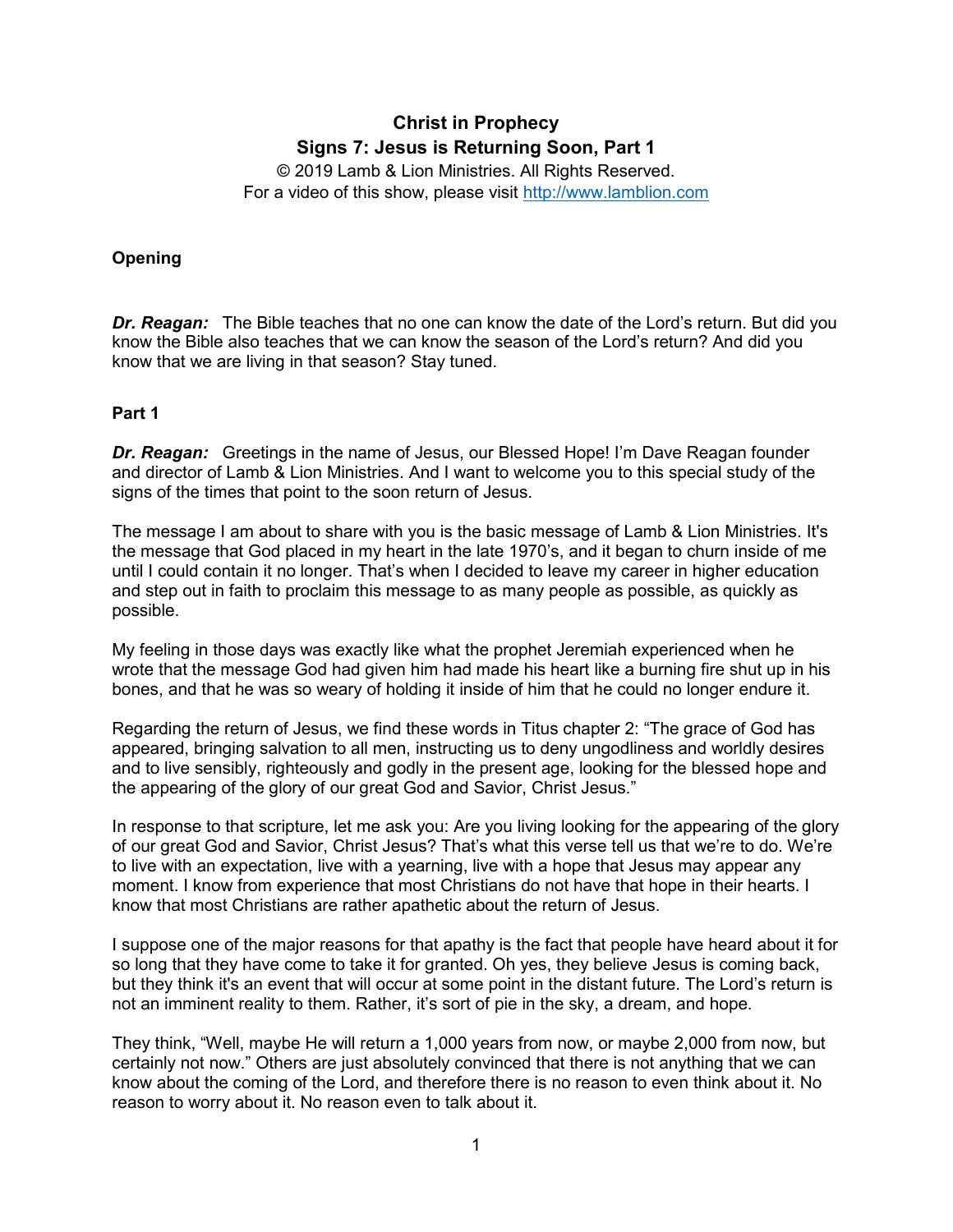My personal church experience is a good example of what I'm talking about. I grew up going to church. Folks, I went to church as far back as I can remember every time the door was open I was there. But we were not a church that studied Bible prophecy. And therefore, about the only prophetic scripture that we knew was one that said, "Jesus is coming like a thief in the night." And so, every time somebody would go off to a Bible conference and hear some thrilling message about the return of Jesus, and they would come back all excited and start talking about how the Lord may return at any time, and how we need to get ready, they would immediately be put down with the statement, "Jesus is coming like a thief in the night."

We used that verse like a stab of a sword to a person's heart to put them down, to cut them off, to in effect say, "Shut up, there is not anything we can know about the Lord's return. He's going to sneak up on us. So, you might as well shut up about it, and not talk about it, and just go on about your life and not even think about it, because He's going to come when we least expect it."

#### **Part 2**

*Dr. Reagan:* Let's talk for a moment about the timing of the Lord's return. Is there anything we can know about the return of the Lord Jesus Christ? Can we know, for example, when Jesus is going to return? If you had asked me that question about 45 years ago, I would have said, "No, absolutely not! There is not anything that you can ever know about the Second Coming of Jesus." But after 45 years of intensive study of Bible prophecy, I've come to a different conclusion. When people ask me now, "Can you know when Jesus will return?" My answer is, "Yes and no." No, we cannot know the date. Yes, we can definitely know the season.

Now folks, when I say we cannot know the date that Jesus will return, I mean that with all my heart. I believe that the Bible makes it crystal clear that we cannot know the date. In Matthew 24 Jesus Himself said, "Of that day and hour no one knows, not even the angels of heaven, nor the Son, but the Father alone."

Folks, I don't know how the Scriptures could be clearer about this point. We cannot know the date. And yet, there are a lot of sincere people who are setting dates. I do not doubt their sincerity, but they are sincerely deceived. And the closer we get to the coming of the Lord Jesus Christ the more of these people there are going to be, because Satan is going to motivate people to set dates. You see, Satan loves date setters because they bring discredit to Bible prophecy. You know how it works. Somebody sets a date. People get their hopes focused on that date rather than on their Savior. They become obsessed with the date, and they run around all over the place talking incessantly about the date. The press picks up on the story and focuses in on the date. And then, the date comes and passes, and the press heaps ridicule on both the Bible and those who believed in the date.

The individuals who put their faith in that date are embarrassed, and they become embittered. They say to themselves, "Well, I'll tell you one thing, I'll never do that again!" And then, when a responsible prophecy teacher comes along and says, "I don't know the date, but I do know Jesus is coming soon." They say, "Oh, sure, I've heard that nonsense before," and they refuse to listen. They turn off their ears to God's prophetic Word. And Satan loves it. The closer we get to the return of Jesus, the more of these date setters Satan is going to raise up. The effect will be like the person who constantly yells, "The wolf is coming, the wolf is coming, the wolf is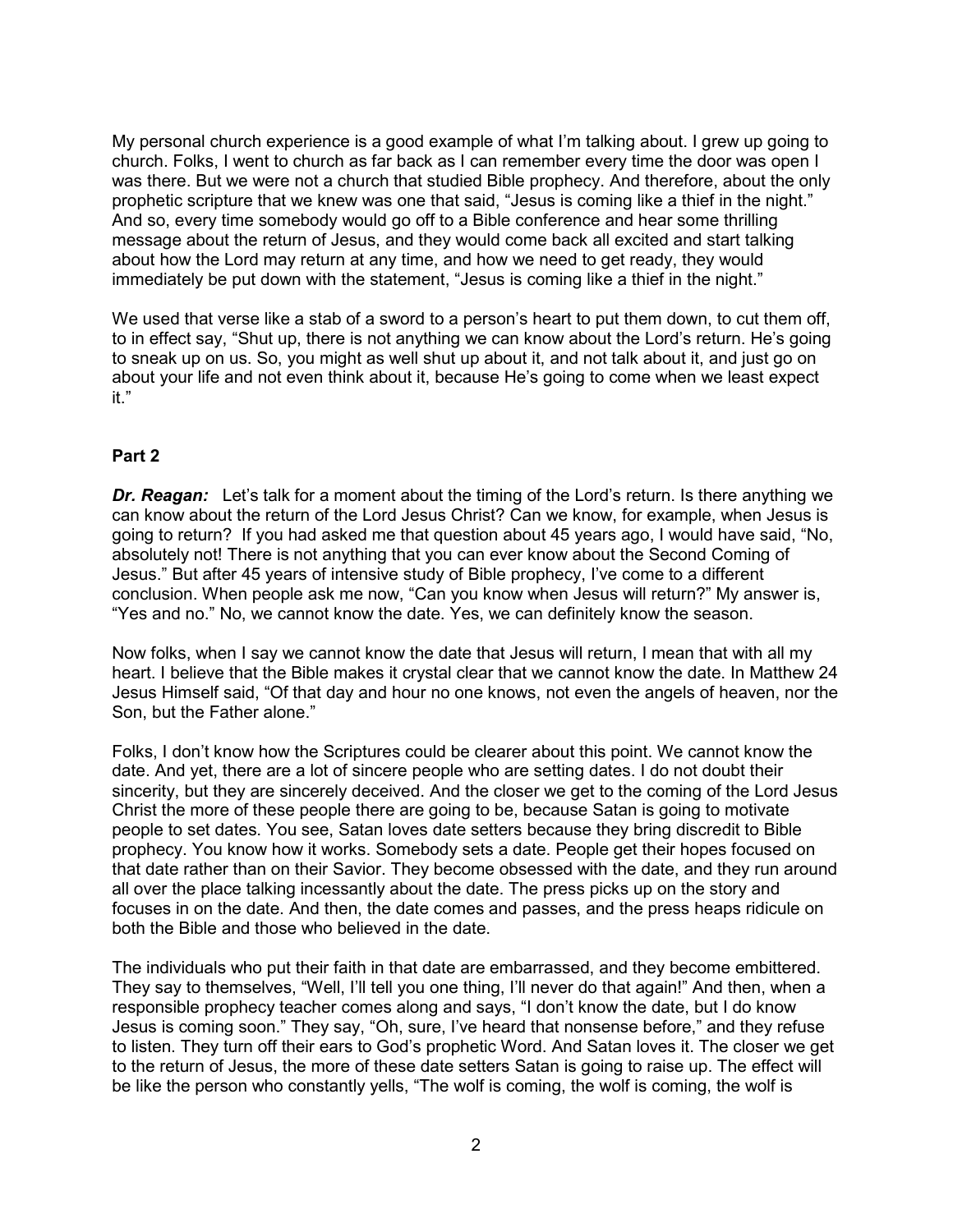coming!" And he continues to yell it until guess what? Everyone decides to ignore him. And then the wolf comes.

Well, my friends, Jesus is coming soon. We need to be aware of that. And we need to keep in mind that although no one can know the date that Jesus will return, we can know the season, and it is my contention that we are currently in that season.

### **Part 3**

**Dr. Reagan:** I want to prove to you with Scripture that we can know the season of the Lord's return. Let's begin with the letters that Paul wrote to the Thessalonian church, and let's start with 1 Thessalonians, chapter 5, verse 1, and I want to show you proof positive that we can know the season of the Lord's return. The passage reads as follows: "Now as to the times and seasons, brethren, you have no need of anything to be written to you. For you yourselves know full well that the day of the Lord will come just like a thief in the night." There's that statement I talked about at the beginning. He's coming "like a thief in the night!" Verse 3 says it will occur while people are saying, "Peace and safety!" At that time, Paul says, "Destruction will come upon them suddenly like birth pangs upon a woman with child, and they shall not escape."

Now, the fundamental point I'm leading up to is found in verse 4. Underline it in your Bible. Don't ever forget it. This is the crucial verse. The verse proves beyond a doubt that you and I can know the season of the Lord's return. The verse, First Thessalonians 5:4, says "But you brethren, believers, are not in darkness, that the day should overtake you like a thief; for you are sons of light and sons of day. We are not of night nor of darkness; so then let us not sleep as others do, but let us be alert and sober."

Now, what is that saying? Paul is saying Jesus is coming like a thief in the night. But not for the brethren, not for Christians. He's coming like a thief in the night for the world. He's coming like a thief in the night for pagans. He's coming like a thief in the night for those professing Christians who do not have any personal relationship with Him, and who have never really been born again, and who refuse to believe the Word of God and study the Word of God.

But He's saying, "Let me tell you, if you have been born again, if you're truly a child of God, if you read the Word and believe the Word, there is no reason in the world why Jesus should come as a thief in the night." Look again at verse 4 it says, "But you brethren, are not in darkness, that the day should overtake you like a thief; for you are sons of light and sons of day. We are not of night nor of darkness; so then let us not sleep as others do."

What do you think he means when he says, "We are sons of light and not of darkness"? I think what He's referring to is the fact that if you are truly a born again child of God, you have the Holy Spirit residing inside of you. The Holy Spirit is the one who wrote the Bible. And if you will lean on the Holy Spirit, the Spirit will illuminate your mind and illuminate your heart and open your eyes to understand the mysteries of God's Word, including the season of the Lord's return. And so it is that the Bible says point blank, Jesus is not coming as a "thief in the night" for those who know Him and love Him.

There's a similar passage in Hebrews chapter 10. It says, "Do not forsake our assembling together as is the habit of some, but encourage one another; and all the more as you see the day drawing near."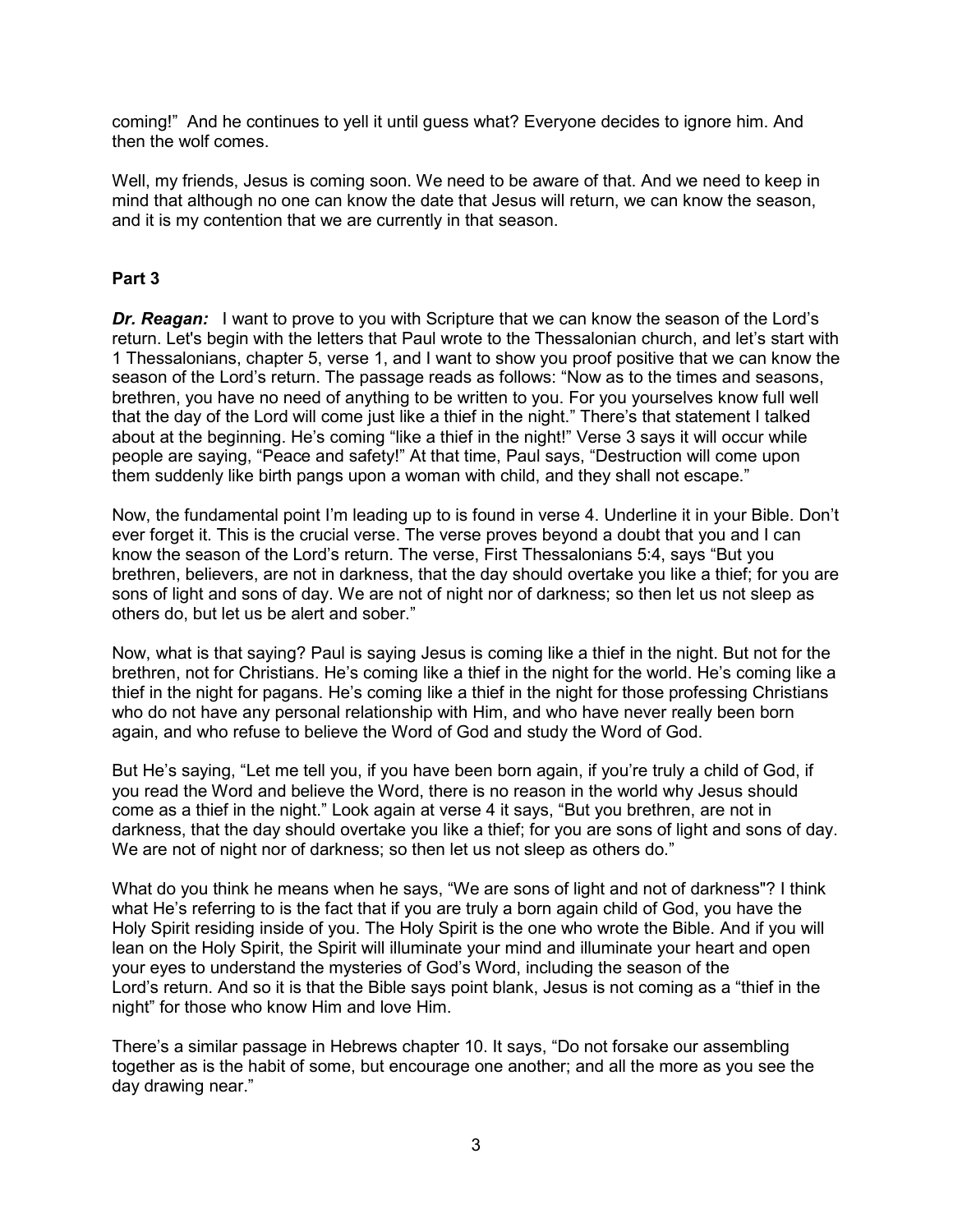What day is he speaking of? Well, we are told in verse 27 that he is speaking of the day of judgement, the day when the Lord will return. It is the day referred to in verse 31 where we are warned that it is a "terrifying thing to fall into the hands of the living God." Note again verse 25 where it says that we are to encourage one another "as we see the day drawing near." Folks, that means we can tell something about the season in which we're living. It means we don't have to be totally ignorant about the time when the Lord is going to return.

Jesus Himself also indicated that we could know the season of His return. He did so in the Olivet Discourse, as is recorded over in the book of Luke. He delivered this discourse on the Mount of Olives to His disciples during the last week of His life. He listed many end time signs that we were to watch for, and then He said: "But when these things begin, begin to take place, straighten up, lift up your heads, because your redemption is drawing near."

#### **Part 4**

*Dr. Reagan:* Now, there are two reasons why we can know the season of the Lord's return. Two reasons. The first is God wants us to know the season of His Son's return. Let me say it again, God wants us to know the season of His Son's return.

Now, you are probably thinking, "Come on, Dave, how do you know that?" Well, let me put it together to you in another way. Listen to this carefully. Did you know that God would violate His character if He sent Jesus Christ back by surprise? And since God cannot violate His character, because He is a God of perfect integrity, then God must warn us about the return of Jesus.

Now, stop and think for a moment. Why would it violate God's character to send Jesus back by surprise? The reason is that the Bible reveals that never once in all the history of mankind has God ever poured out His wrath without warning. That is the nature of the lovingkindness, grace and mercy of God. Yes, God is a God of justice and righteousness and holiness. But He is also a God of tender, loving, mercy and kindness, and because He is, He always warns before He pours out His wrath. Why does He do that? Because in 2 Peter 3 verse 9 it says, "God does not wish that any should perish but that all should be brought to repentance."

The God who is the Creator of the universe is not some Cosmic Sadist who is hiding behind the clouds, peeking down at us, waiting for an opportunity to zap us with the greatest number of sinful people on planet earth with the return of His Son. God is wanting us to accept Jesus as our Lord and Savior. He is wanting us to accept His gift of love to the world. God is longsuffering and patient. Again, He does not wish that any should perish but that all should be brought to repentance. And, again, God never pours out His wrath, never, without warning in advance.

Take Noah for example. God told Noah to go forth and preach to the people that they were living in the season of the pouring out of the Lord's wrath. Noah preached that message for 120 years. He told people repeatedly, "You are living in the season of the Lord's pouring out of His wrath." And the people responded by laughing at him, scoffing at him, and ridiculing him. Some laughed until they could not tread water anymore!

Likewise, the Lord told Abraham to go into the cities of Sodom and Gomorrah and warn them of impending destruction. Abraham warned, but the people of Sodom and Gomorrah didn't believe, and they perished in the destruction of the cities.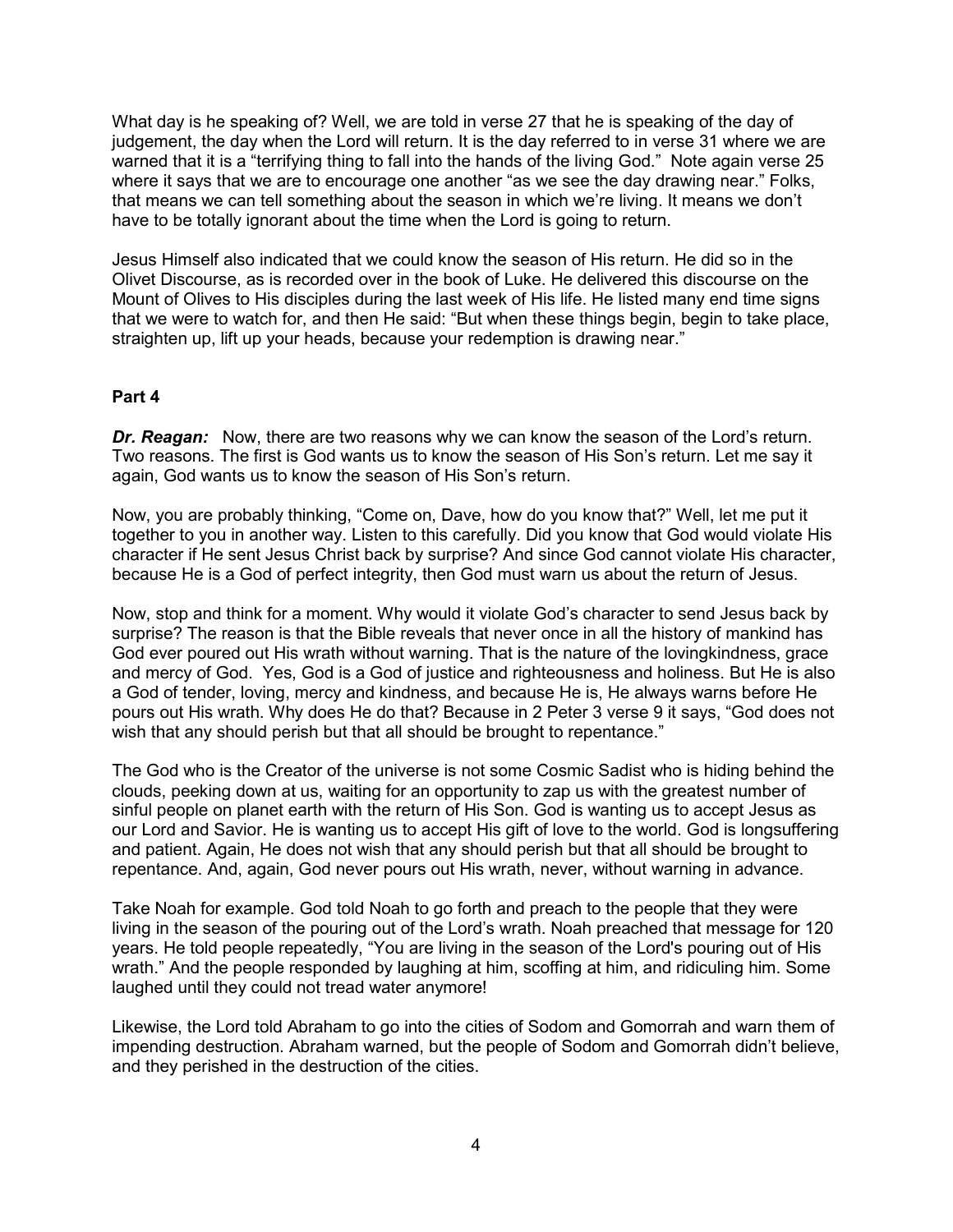God does not destroy nations He has blessed without warning. He is warning the United States of America today. He is raising up prophetic voices within our nation and all over the world, calling the nations to repentance. God never, never pours out His wrath without warning, and the point is, my friends, Jesus Christ is returning in incredible wrath. He is coming to pour out the wrath of God upon those who have rejected the grace, mercy and love of God.

The fact that Jesus is returning in wrath is one of the best kept secrets in the universe. Satan doesn't want anyone to know about it. The average Christian does not know that Jesus is coming in wrath. But the Bible makes it plain. Take Revelation 19 for example. That chapter tells about the Second Coming of Jesus. In Revelation 19, the Apostle John says, "I saw heaven opened, and behold, a white horse, and He who sat upon it was called Faithful and True; and in righteousness He judges and wages war."

Folks, Jesus is coming to judge and wage war! He's coming to pour out the wrath of God. It says in Revelation 6 that on the day Jesus returns, the presidents, and prime ministers, and kings of this world will fall down on their hands and knees and crawl into holes in the ground and pray for the rocks and the mountains to fall upon them, so great will be the wrath of the Lamb of God. God is going to deal with sin. And He deals with sin in one of two ways grace or wrath. You are under either the grace of God or the wrath of God. To be under the grace of God is a glorious thing; it means you have the promise that one day soon Jesus will appear and take you out of this world in an event called the Rapture.

But if you are under the wrath you're going to be left behind when Jesus appears in the Rapture for His Church, and you're going to experience a wrath unlike anything that you can even imagine. This will happen during what the Bible calls the Tribulation, a seven year period of time during which the wrath of man, the wrath of Satan, and the wrath God will be let loose upon this earth.

My friends, God is no Cosmic Teddy Bear. Most people tend to think of Him in that way, they therefore believe that when they stand before Him, God will reach out and He'll put His big warm furry arm around them and He'll say, "Well, you I know you never did live a very good life. I know you boozed it up all the time. I know you chased women. I know you never accepted my Son as your Lord and Savior. But, you lived so much better than that old reprobate down the street from you. And since I grade on the curve, you just come on into my Kingdom."

Well, folks, no such God exists. The God of grace, mercy and love is also the God of justice, and righteousness and holiness, and He must deal with sin. The Bible says that God deals with sin in one of two ways. Either grace or wrath. Everybody knows John 3:16, "For God so loved the world, that He gave His only begotten Son, that whosoever believes in Him should not perish."

But it's amazing that very few people seem to be familiar with John 3:36 which contains some ominous words spoken by John the Baptist. Here's what John 3:36 says: "He who believes in the Son has eternal life; but he who does not obey the Son will not see life, the wrath of God abides on him."

# **Part 5**

*Dr. Reagan:* Let me summarize the points that I've made thus far. First, you are either under grace or you are under wrath. Second, Jesus is returning in wrath. Third, God never pours out His wrath without warning. Fourth, God is obligated by His character to warn. And finally, therefore, God is obligated to let us know the season of the Lord's return.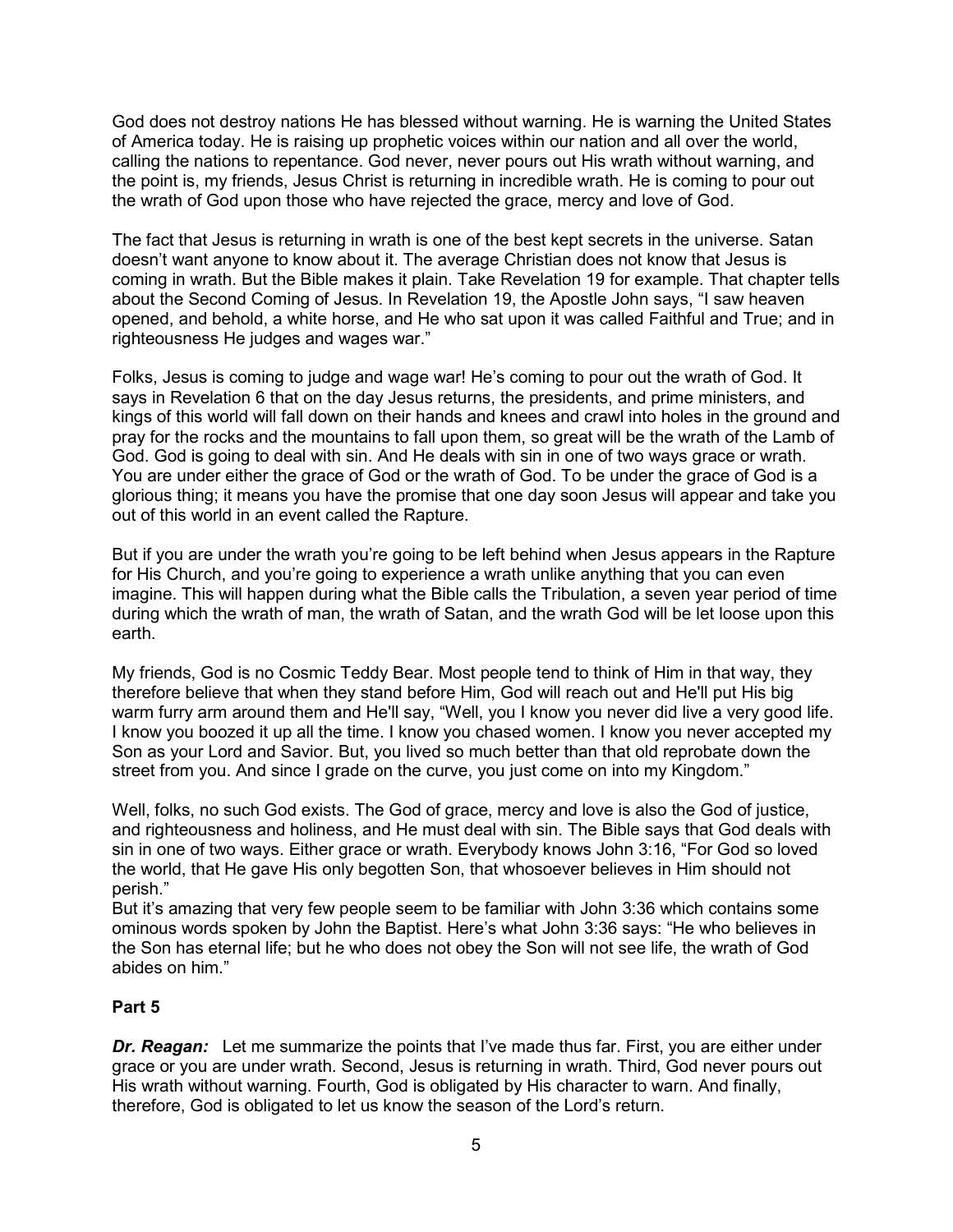Now, how can we know the season? God wants us to know it, but how does He reveal it? Well, He reveals it through signs, through signs that we are to watch for. The same principle applied to the First Coming of Jesus.

You will find the principle in Matthew 16 in verse 1. There we find Jesus teaching when He is suddenly confronted by the Sadducees and Pharisees. And they demand that He show them a sign from heaven. Now, what they wanted was a miracle. But Jesus played with the word, sign. He responded by saying, "When it's evening, you will say, 'It will be fair weather, for the sky is red.' And in the morning. 'There will be storm today, for the sky is red and threatening.' Do you know how to discern the appearance of the sky, but cannot discern the signs of the times?"

Do you get the point Jesus was making? Here are the religious leaders of Israel demanding a sign to prove that Jesus is the Messiah. They want Him to perform a miracle. He says, "I don't understand you guys. You can look at the sky and you can tell what the weather is going to be, and you can't look at me and discern the signs of the times? What miracle do you need? What sign do you need besides what I'm doing?"

What's Jesus referring to? He's referring to the fact that the Hebrew Scriptures, which these men had been studying all their lives, contain over 300 prophecies about the First Coming of the Messiah. Many of those prophecies are repetitious. So, if you boil them all down you'll come out with about 109 separate and distinct prophecies about the First Coming of Jesus. These prophecies foretold everything about His life: where He would be born, how He would be born, that He would go into Egypt, that He would live in Galilee, that He would heal people, and love people, and die for the sins of Mankind. All aspects of His ministry were prophesied in detail.

Take His lineage for example. It was prophesied that He would be descended from Abraham, thru Isaac, and Jacob, and David. With incredible detail, the last days and hours of His life were prophesied. The prophets said He would be betrayed, by a friend, for 30 pieces of silver, that He would be lifted up, that He would be pierced in the side and hands and feet. Every aspect of His death was prophesied.

Now, Jesus was fulfilling all those prophecies before the very eyes of the Scribes and Pharisees. And yet, they were demanding a sign! So Jesus replies, "How blind can you be? I'm fulfilling the signs of the times."

Now folks, here's the point: There are 300 prophecies about the First Coming of Jesus in the Old Testament, but there are 500 in the Old Testament about His Second Coming. And in the New Testament, 1 out of every 25 verses has to do with the Second Coming of Jesus. In other words, there are many, many, many more prophecies about the Second Coming of Jesus than His First Coming. Probably twice as many.

Why so many? Because Jesus is returning in wrath. The first time He came, He came as a compassionate Savior with His eyes full of tears. But when He returns, He is returning as a conquering warrior with eyes like white hot flames because He is returning to judge and make war against the enemies of God. And so, since God does not wish that any should perish, He has given us sign, after sign, after sign, to watch for.

As I said before, I've spent the last 45 years studying those signs. And I tell you, folks, there are so many they just simply overwhelm you, they literally overwhelm you. What I've done is to try to put them together into categories, into groupings. That's the best way I know of to get a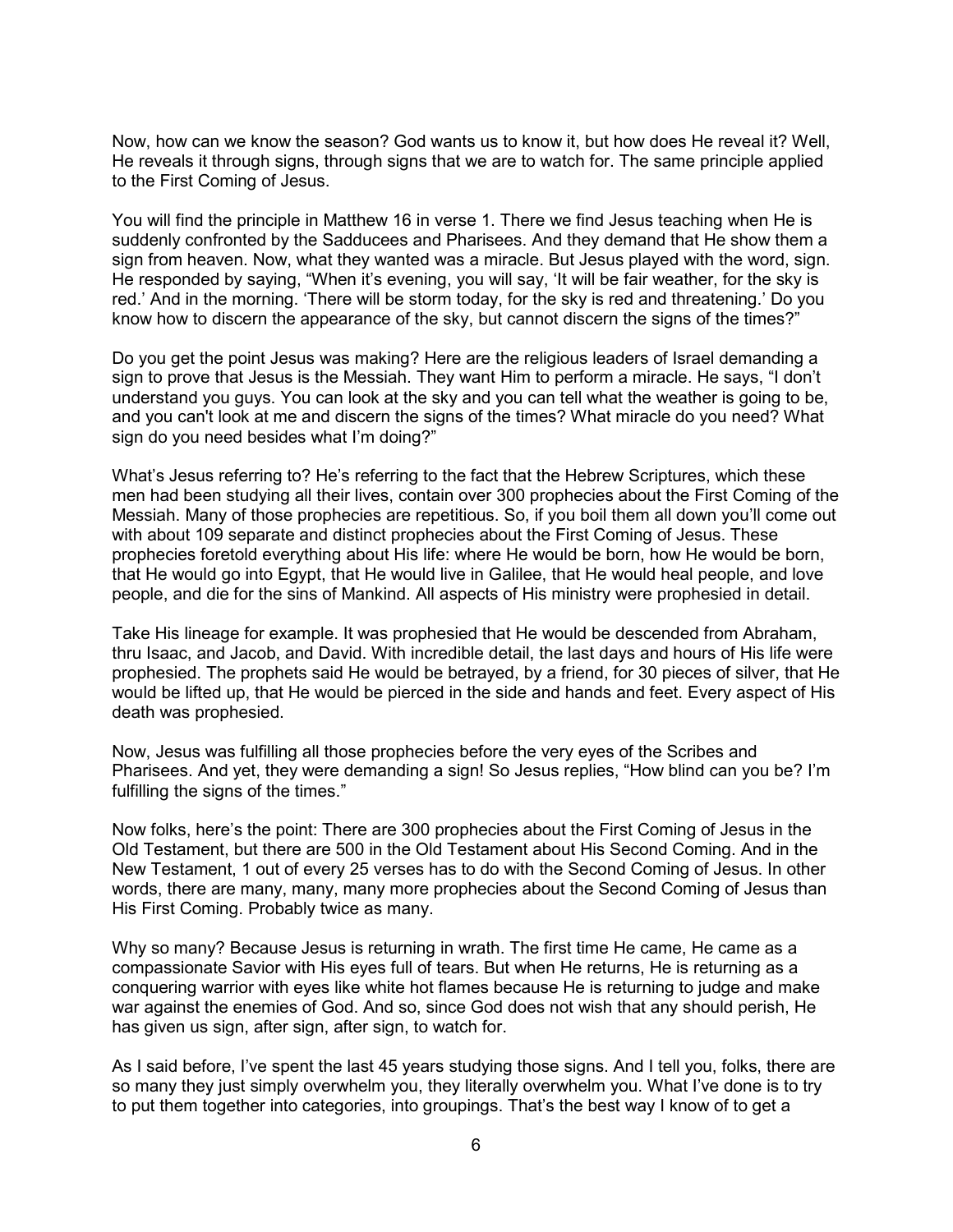handle on them. And as you begin to study those categories, these groupings of signs, I want to tell you something my friends, you just get overwhelmed by the fact that Jesus is returning soon. You begin to have spiritual eyes, and you start seeing the signs of the times that point to the soon return of Jesus. Everywhere you look it's as if God has a neon sign in the sky that is flashing on and off saying, "Jesus is coming soon! Jesus is coming soon! Jesus is coming soon!"

## **Part 6**

*Dr. Reagan:* What are the signs of the Lord's soon return? Let me present them to you in categories. First are the signs of nature. And let me just tell you right up front, right up front, that the signs of nature are the least respected signs in all the various categories of signs. When you mention signs of nature, people say, "What do you mean by that?" I respond by saying, "What I'm talking about is earthquakes, and volcanos, and famines, and pestilence, and mysterious things in the heavens," and they start laughing. They start laughing! Usually for one or two reasons.

They either first of all say, "Well those things have always been with us. There have always been famines, and always earthquakes, and always tornadoes, so what else is new, Dave, come on, get serious." Or, they just laugh. They laugh at you because they think you're a stupid idiot to believe that God would speak through a sign of nature. They put you on the level of some ignorant and superstitious native in some primitive land who thinks that because his volcano goes off his god is mad at him.

Well, folks, I've got news for you. The signs of nature are for real. They are for real! The Bible teaches from beginning to end that God has always spoken through nature and that He continues to do so today.

We here in the United States live in one of the most rationalistic societies on the face of the earth. We worship at the altar of rationalism. The average American no more believes in the supernatural than he believes in the man in the moon. This is true also of the average Christian. We are so rationalistic we believe that if you can't see it, if you can't touch it, if you can't smell it, if you can't taste it, if you can't weigh it then it doesn't exist.

But the Bible teaches that there is a whole realm of reality that is normally beyond the perception of the senses. I'm speaking of the realm of the angelic, the realm of the demonic, the realm of supernatural spiritual warfare. And an aspect of it is the way God speaks through signs of nature. He always has, and He always will.

When people sneer at these signs and say, "Well, you know, there have always been signs like these," they ignore what Jesus said in Matthew 24. Listen to what He says as he describes these signs. In Matthew 24:8 Jesus said the signs of nature will be like birth pangs.

Now, I've never had birth pangs. So when I first started studying Bible prophecy and I ran across this, I went to my wife and I said, "What is going on here? What does this mean?" And she said, "Listen, you dummy, any mother knows what that means." She explained that the closer a pregnant woman gets to the delivery of her baby, the birth pangs increase in two ways. They increase in frequency and intensity.